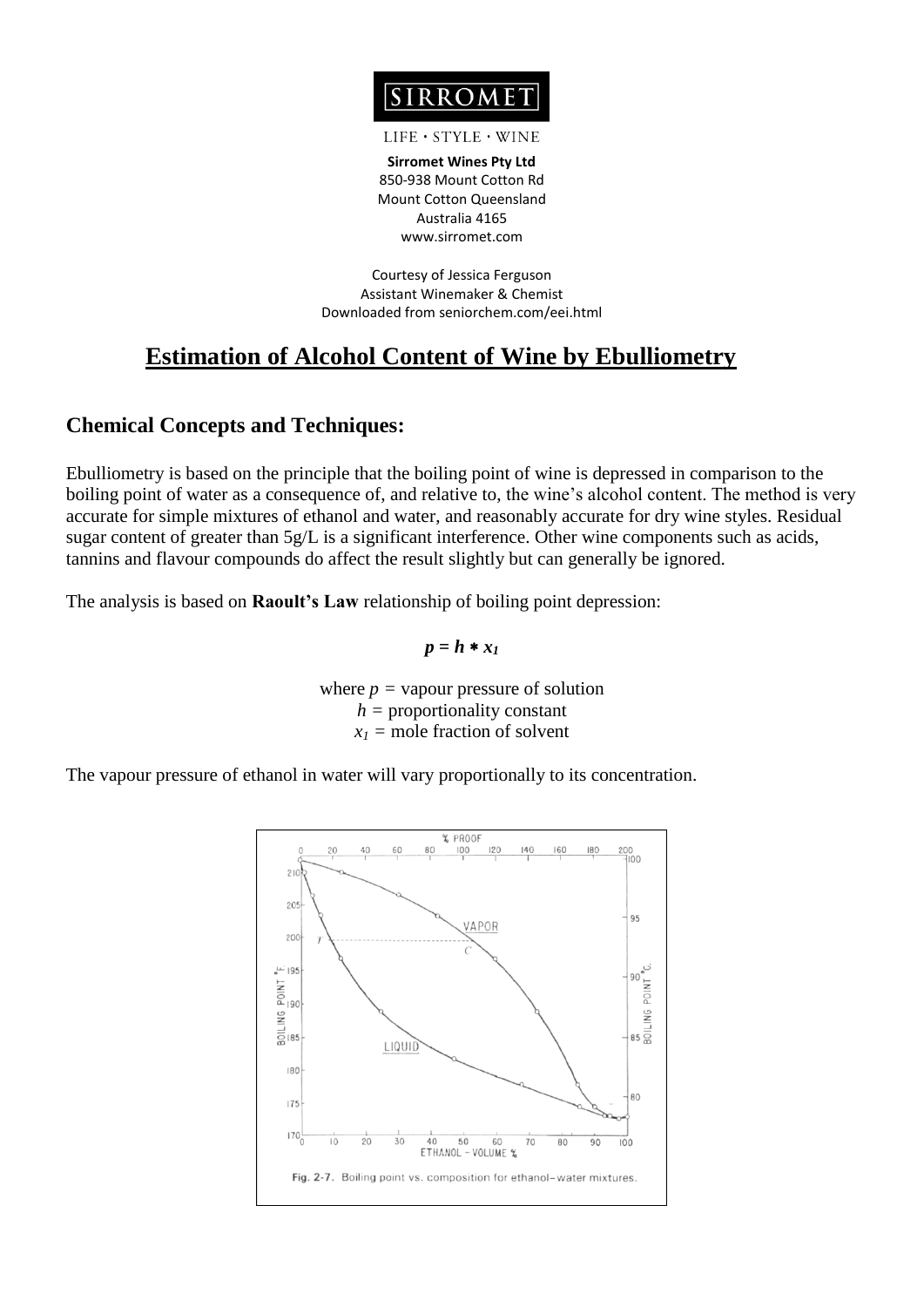The above diagram illustrates the boiling point versus composition relationship for the water-ethanol system.

The lower curve represents the boiling point of various alcohol-water mixtures at constant pressure. The upper curve represents the composition of the vapour phase that exists in equilibrium with the boiling liquid phase.

Note the vapour phase contains proportionally more ethanol than the liquid phase due to the lower boiling point and vapour pressure of ethanol in comparison to water. Any loss of vapour from the system therefore takes with it a proportionately large amount of ethanol.

As the two systems are in equilibrium, this loss of vapour will affect the boiling point of the liquid phase, as ethanol is then removed from the liquid phase to reinstate the equilibrium. The boiling point of the liquid phase will increase.

From this, it can be seen that it is **critical that the system operates under total reflux to prevent loss of ethanol vapour**, for accurate determination of alcohol content to be made.

Ebulliometry, although a simple technique, is prone to some **interferences**, the most significant being the presence of **residual sugar** in the wine.

The presence of sugars might be expected to elevate the boiling point of wine, however in fact the opposite is observed. Sweet wines usually boil at a lower temperature than the equivalent dry wine, resulting in higher apparent alcohols. This behaviour is due to the effect of a sugar-water matrix 'squeezing out' the ethanol – increasing its vapour pressure. A calculation can be made to correct for the sugar content of sweet wines, however it is an approximation only and is not suitable for labelling analysis.

# **Equipment Required:**

The diagram below shows a commercial **ebulliometer.**



The instrument is usually made of stainless steel and comes in kit form. It may be possible to construct a homemade version of an ebulliometer – the following are crucial requirements:

As discussed above, the boiling of the wine must be under **total reflux** conditions – an efficient condenser arrangement is essential.

A **thermometer** capable of accurate measurement  $(0.1$  degree marked divisions) between  $87^{\circ}$ C and 101C is required. Thermometers of this accuracy are extremely delicate and highly prone to cracking or breaking if subjected to thermal shock – sudden large changes in temperature.

*Note: Commercial ebulliometer thermometers contain mercury and pose a considerable health hazard if broken due to the vaporisation of mercury.*

A **spirit lamp or alcohol burner** is required for the heat source, these are readily available and inexpensive.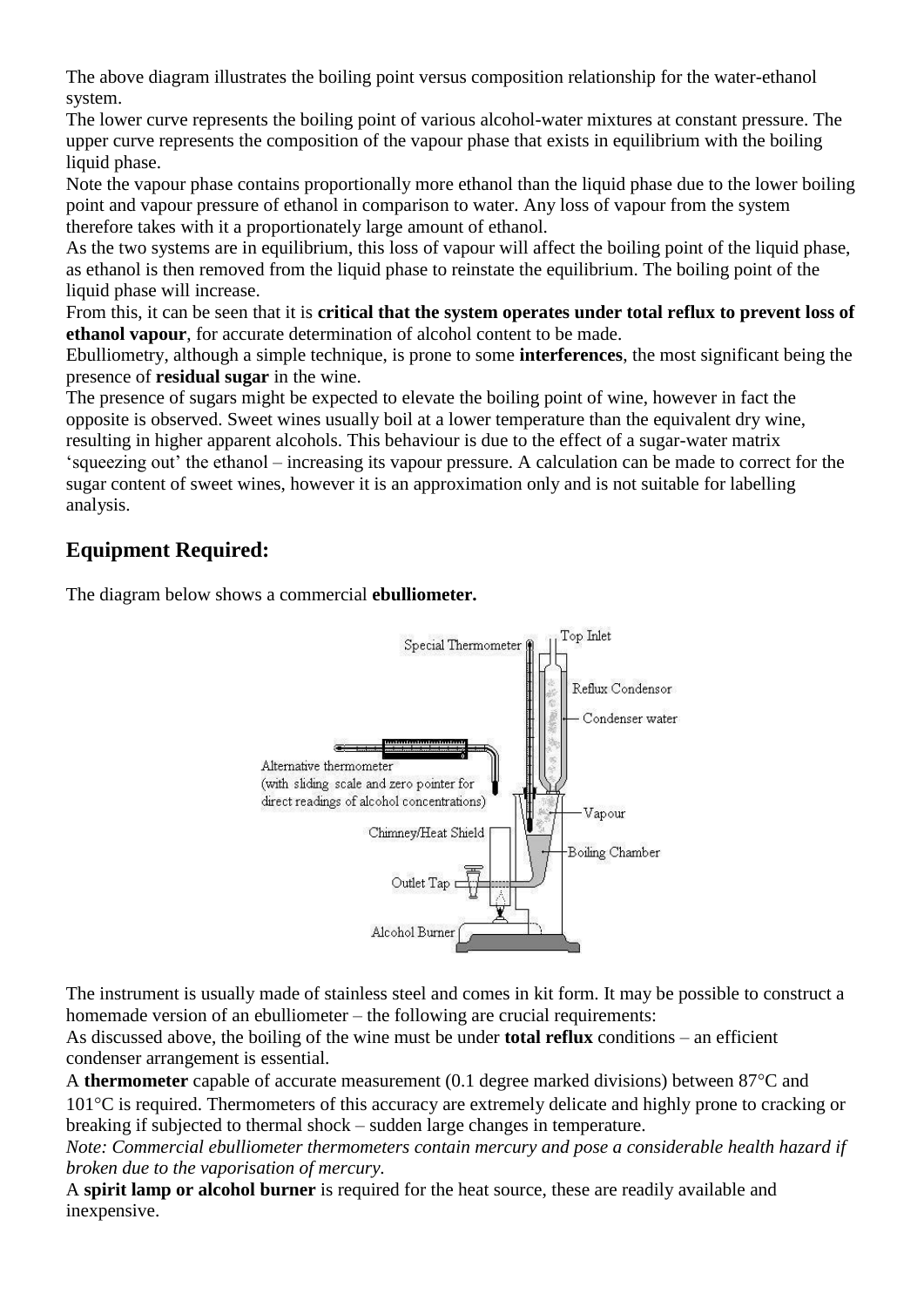A special measuring cylinder for the wine and water aliquots is included with ebulliometer kits. However a **50mL measuring cylinder** can be used just as well to measure the volumes specified in the method. A **scale or table of alcohol values** is required to calculate the alcohol content. A table is included in the method.

A **Baume hydrometer** is required if using the formula to correct for residual sugar levels in sweet wines.

## **Reagent Requirements:**

**Distilled or deionised water**: For best results use distilled water. Do not use tap water. *Methylated spirit or ethanol*: for spirit lamp *1% Sodium Hydroxide solution*: for cleaning the boiling chamber periodically.

## **Method:**

### *To measure the boiling point of water:*

- 1. Rinse the boiling chamber carefully with distilled water.
- 2. Add approximately 20mL of distilled water to the boiling chamber.
- 3. Insert the thermometer.
- 4. Light the spirit lamp and place under the instrument in the position shown.
- 5. As the water boils, observe the thermometer. When the mercury level stabilises (>30 seconds) record the temperature reading, to the nearest  $0.02^{\circ}$ C if possible. This temperature is  $\mathbf{T}_1$ .
- 6. Allow the instrument to cool before removing the thermometer and draining.

#### *To measure the boiling point of wine:*

- 1. Rinse the boiling chamber with the wine.
- 2. Measure 50mL of wine and pour into the boiling chamber.
- 3. Insert the thermometer.
- 4. Fill the condenser chamber with **cold** water. (Colder the better, tap water ok).
- 5. Light the spirit lamp and place under the instrument in the position shown.
- 7. As the wine boils, observe the thermometer. When the mercury level stabilises (15-30 seconds) record the temperature reading, to the nearest  $0.02^{\circ}$ C if possible. Be sure to take the first stable (15-30 sec) reading. This temperature is **T2**.
- 8. Allow the instrument to cool before removing the thermometer and draining.

#### *To calculate the alcohol content:*

- 1. Calculate the value  $\Delta T = T_1 T_2$
- 2. Determine the alcohol content from the table displayed on the final page, where  $\Delta T$  is 'Ebull. Deg'.

#### *Correction for sweet wines:*

- 1. Calculate the Apparent Alcohol by following the above procedures.
- 2. Using the Baume hydrometer (0-10 scale), determine the Baume reading of the sweet wine **at 20** $^{\circ}$ **C**. The Baume must be  $>0.5^{\circ}$  for the conversion to be applicable.
- 3. Calculate the True Alcohol by applying the following correction:

### **True Alcohol (% v/v) = Apparent Alcohol (% v/v) x [1-(** $^{\circ}$ **Baume x 0.015)]**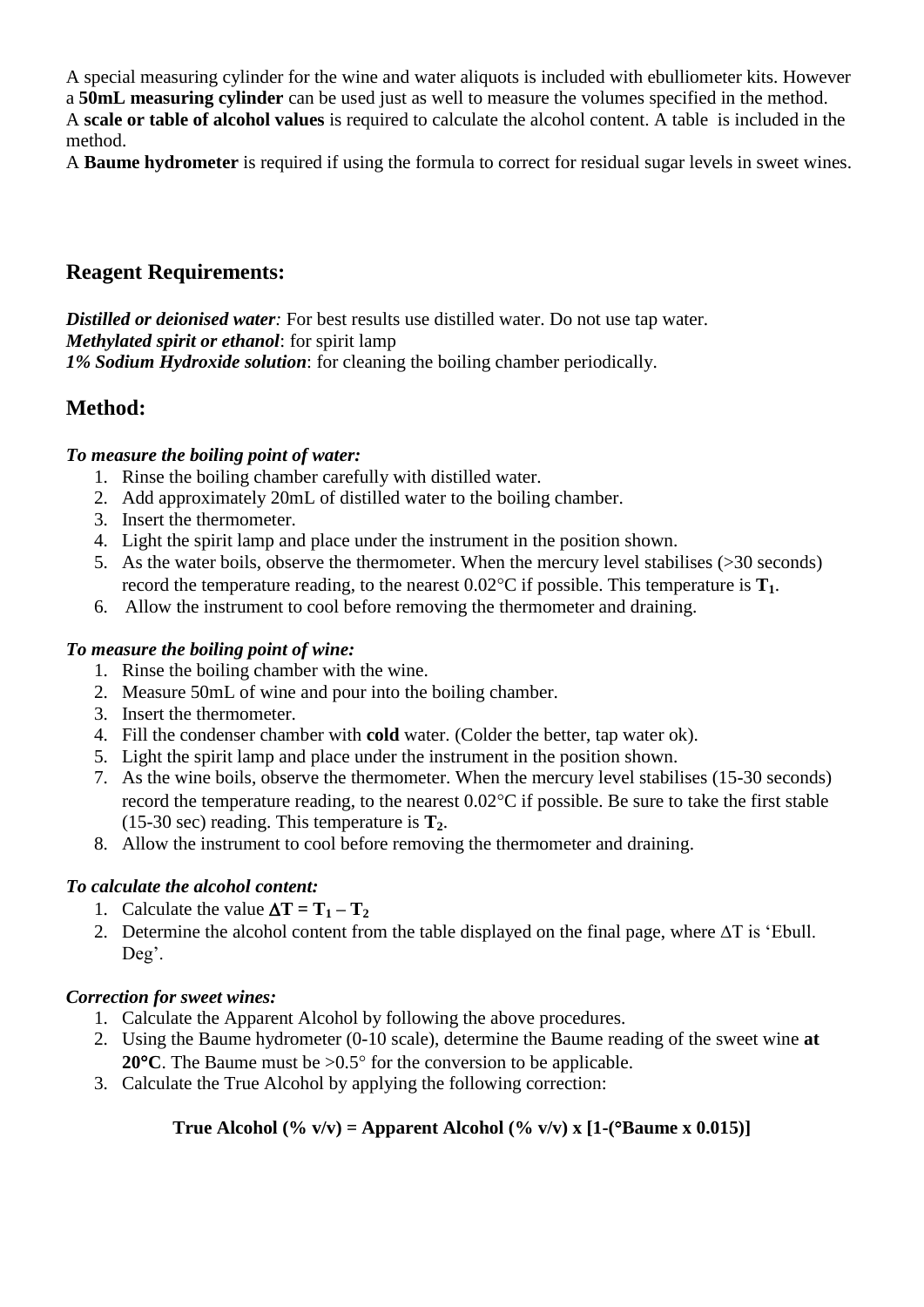## **Points to Consider:**

- The boiling point of distilled water will vary considerably with atmospheric pressure. It is recommended that this measurement be repeated at regular intervals, particularly during periods of unstable weather.
- The **system must be under efficient reflux** during the boiling of the wine. This is best achieved by using ice-cold water in the condenser. The water in the condenser must be replaced with fresh, cold water for each successive analysis. At no time should the temperature of the water in the condenser exceed 35 °C. As the condenser water warms, ethanol vapour is lost from the system, resulting in erroneously high boiling points and lower apparent alcohols.
- Samples must be of high clarity and free of suspended solids. Suspended solids tend to raise boiling points, resulting in erroneous results. Allow suspended solids to settle out of wine, or filter wine, prior to analysis.
- While a correction has been given for sweet wines, it should be noted that it can be difficult to obtain a stable boiling point for sweet wines due to the influence of the sugar. It is possible to dilute the wine to less than 2% residual sugar, however note that ebulliometry is generally less accurate on lower alcohol samples, and any error caused by sugar will generally be amplified when multiplying up to correct for dilution factor.
- Over time, debris will coat the inside walls of the boiling chamber. It is recommended that the chamber be cleaned regularly with a boiling solution of 1% NaOH. Rinse very well with distilled water following cleaning.

## **References:**

Zoeckein, Fugelsang, Gump & Nury, *Production Wine Analysis*, Van Nostrand Reinhold, 1990 Iland, Ewart, Sitters, Markides & Bruer, *Techniques for chemical analysis and quality monitoring during winemaking*, Patrick Iland Wine Promotions, 2000 <http://www.monashscientific.com.au/AlcoholKeyWordPhrase.htm>